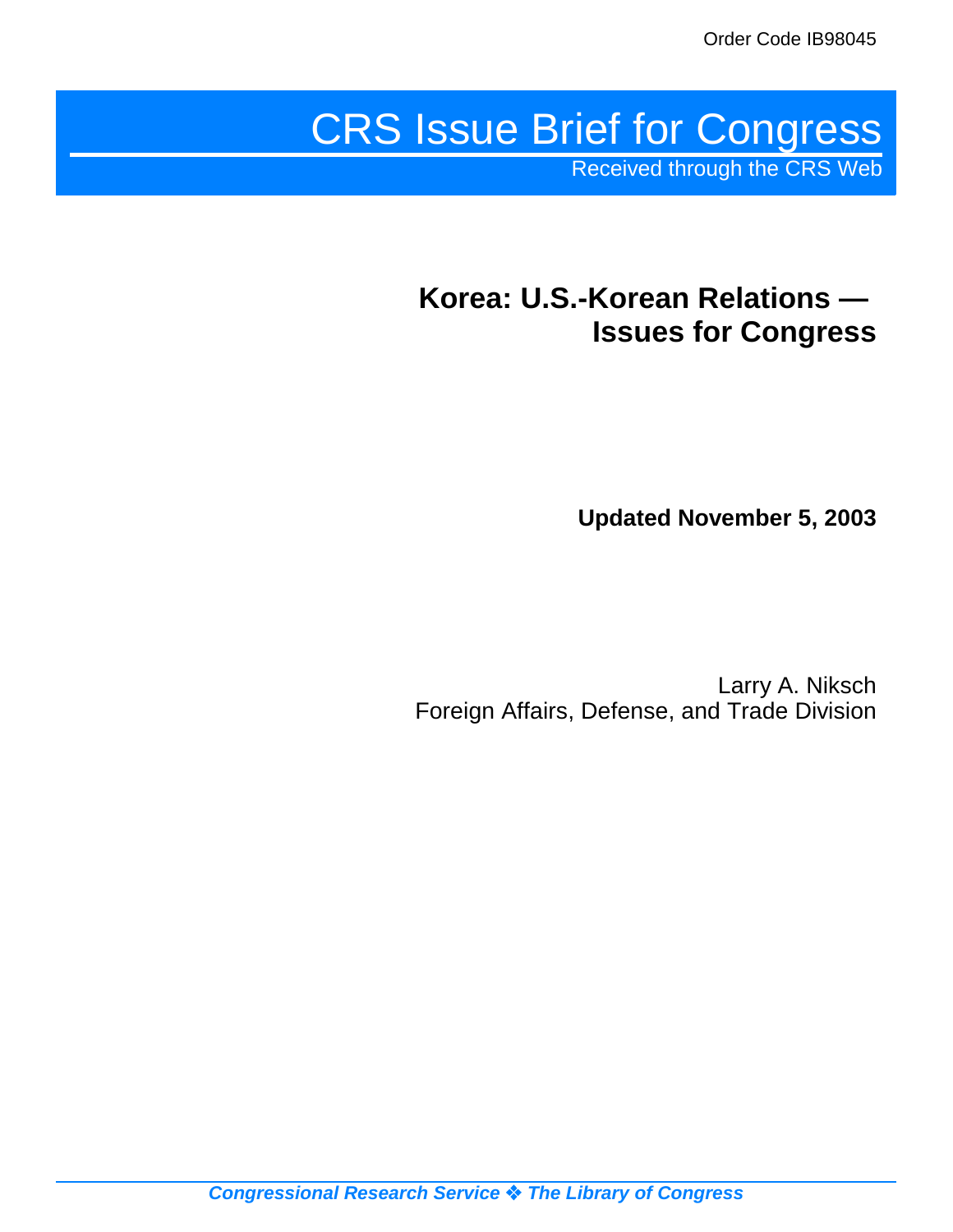# **CONTENTS**

**SUMMARY** 

MOST RECENT DEVELOPMENTS

BACKGROUND AND ANALYSIS

U.S. Interests in South Korea

#### Recent Issues

Relations with North Korea Nuclear Weapons North Korea's Missile Program Weapons of Mass Destruction North Korea's Inclusion on the U.S. Terrorism List Food Aid North Korean Refugees in China and Human Rights South Korea's Sunshine Policy and the Hyundai Payments to North Korea Anti-Americanism and Plans to Change the U.S. Military Presence

FOR ADDITIONAL READING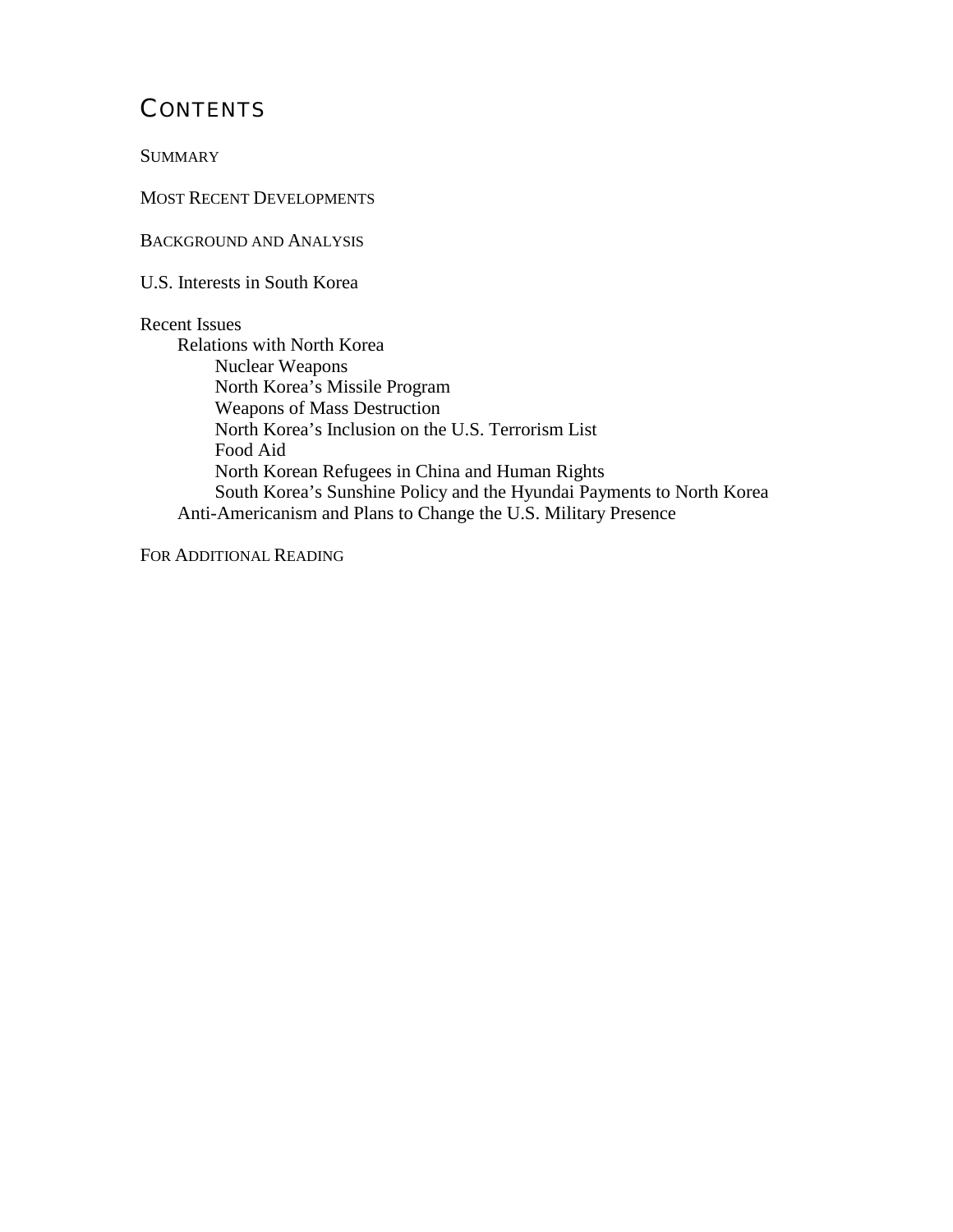#### Korea: U.S.-Korean Relations — Issues for Congress

#### **SUMMARY**

North Korea's decision in December 2002 to restart nuclear installations at Yongbyon that were shut down under the U.S.-North Korean Agreed Framework of 1994 and its announced withdrawal from the Nuclear Non-Proliferation Treaty creates an acute foreign policy problem for the United States. North Korea's major motive appears to be to escalate pressure on the Bush Administration to negotiate a nuclear agreement that would provide new U.S. political and economic benefits to North Korea, starting with Pyongyang's proposed non-aggression pact. However, restarting the Yongbyon facilities opens up a possible North Korean intent to stage a "nuclear breakout" of its nuclear program and openly produce nuclear weapons within six months. North Korea claims that it has nuclear weapons and that it has completed reprocessing nuclear weapons-grade plutonium that could produce five or six atomic bombs. North Korea's actions follow the reported disclosure in October 2002 that North Korea is operating a secret nuclear program based on uranium enrichment and the decision by the Korean Peninsula Energy Development Organization (KEDO) in November 2002 to suspend shipments of heavy oil to North Korea — a key U.S. obligation under the Agreed Framework.

The main elements of Bush Administration policy are (1) terminating the Agreed Framework; (2) withholding any U.S. reciprocal measures until North Korea takes visible steps to dismantle its nuclear programs and makes concessions on other military issues; (3) assembling an international coalition to apply pressure on North Korea in multilateral talks; and (4) planning for future economic sanctions and military interdiction against North Korea. China, South Korea, and Russia have criticized the Bush Administration for not negotiating with North Korea, and they voice opposition to economic sanctions and the use of force against Pyongyang.

In 2003, the Pentagon announced plans to relocate the U.S.  $2<sup>nd</sup>$  Infantry Division from the demilitarized zone to positions further south. Controversy over the 37,000 U.S. troops had grown in South Korea and reflected both disagreement over policy toward North Korea but also mounting South Korean public discontent over U.S. troops in South Korea. Incidents involving U.S. troops and South Korean civilians led to mass demonstrations in late 2002 in response to the killing of two South Korean schoolgirls by a U.S. military vehicle in June 2002. This also contributed to the election of Roh Moo-hyun as President in December 2002. His campaign stressed criticism of the United States. Since the election, Roh has stressed cooperation with the United States, and he opposed removing the 2<sup>nd</sup> Division until the North Korean nuclear issue is resolved. He is considering sending South Korean combat troops to Iraq.

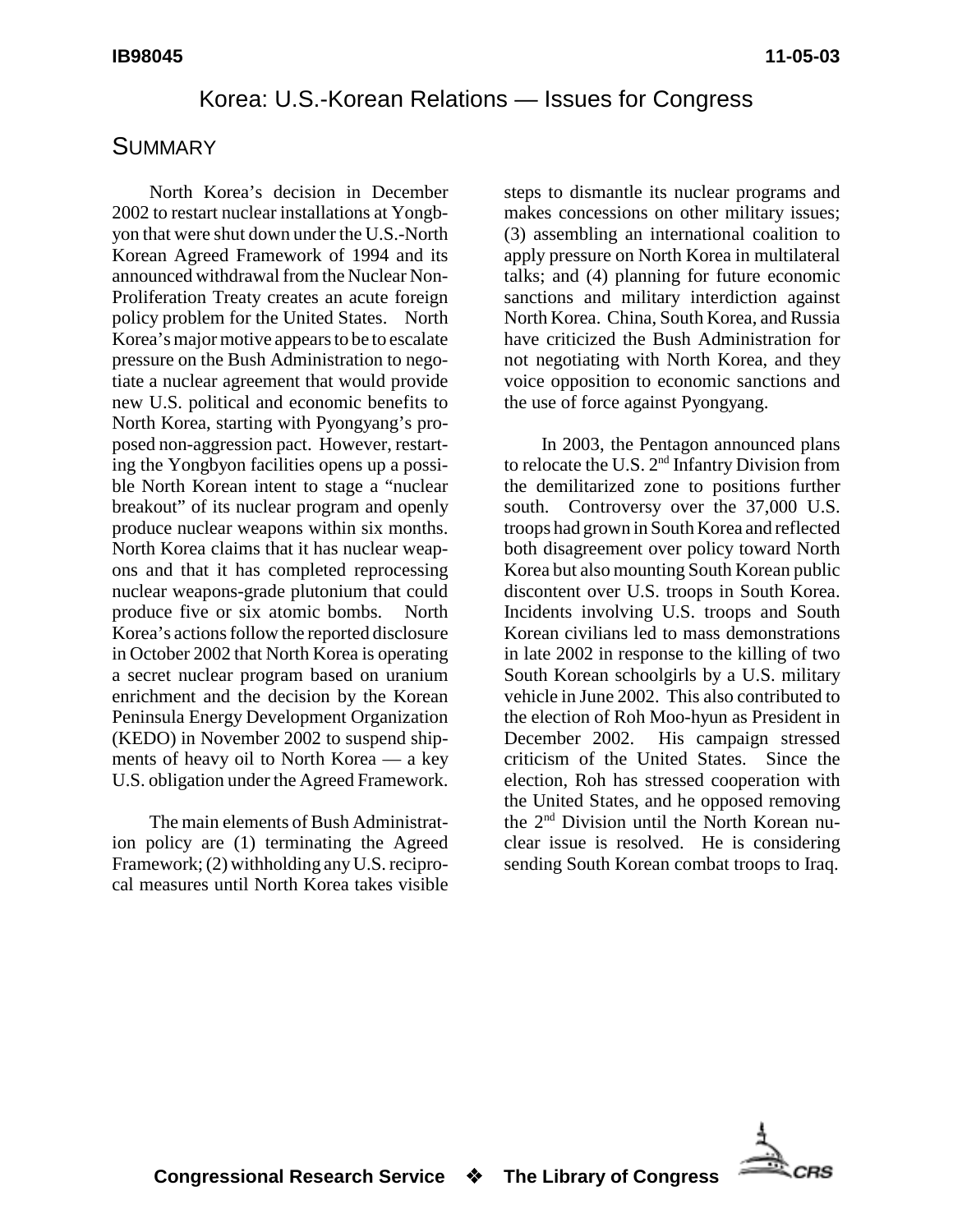#### MOST RECENT DEVELOPMENTS

At the APEC summit in Bangkok in October 2003, President Bush stated that he was willing to offer North Korea a written multilateral security guarantee that the United States would not attack North Korea if North Korea agreed to end its nuclear programs, but he continued to reject North Korea's proposal of a U.S.-North Korean non-aggression pact. North Korea replied that it would "consider" Bush's offer if the United States "confirmed" that it would settle the nuclear issue "on the principle of simultaneous actions." It announced on October 30, 2003, that it would participate in another round of six-party talks. North Korea asserted that it invited a U.S. congressional delegation to "watch on the spot the completed reprocessing" of 8,000 nuclear fuel rods into weapons-grade plutonium. The visit of the delegation was canceled because of opposition of the Bush Administration to the visit.

#### BACKGROUND AND ANALYSIS

## **U.S. Interests in South Korea**

U.S. interests in the Republic of Korea (R.O.K. — South Korea) involve a wide range of security, economic, and political concerns. The United States fought the Korean War from 1950 to 1953, suffering over 33,000 killed and over 101,000 wounded. The United States agreed to defend South Korea from external aggression in the 1954 Mutual Defense Treaty. The United States maintains about 37,000 troops there to supplement the 650,000-strong South Korean armed forces. This force is intended to deter North Korea's (the Democratic People's Republic of Korea — D.P.R.K.) 1.2 million-man army. Since 1991, attention has focused on the implications of North Korea's drive to develop nuclear weapons (see CRS Issue Brief IB91141,*North Korea's Nuclear Weapons Program*) and long range missiles, and severe food shortages in North Korea.

U.S. economic assistance to South Korea, from 1945 to 2002, totaled over 6 billion; most economic aid ended in the mid-1970s as South Korea's reached higher levels of economic development. U.S. military aid, 1945-2002, totaled over \$8.8 billion. The United States is South Korea's second largest trading partner (replaced as number one by China in 2002) and largest export market. South Korea is the seventh largest U.S. trading partner. The United States has long viewed South Korean political stability as crucial to the nation's economic development, to maintaining the security balance on the peninsula, and to preserving peace in northeast Asia. However, U.S. officials over the years have pressed the South Korean administration with varying degrees of intensity to gradually liberalize its political process, broaden the popular base of its government, and release political prisoners. In recent years, South Korea has become more democratic, but democracyhas spawned more open criticism of the United States.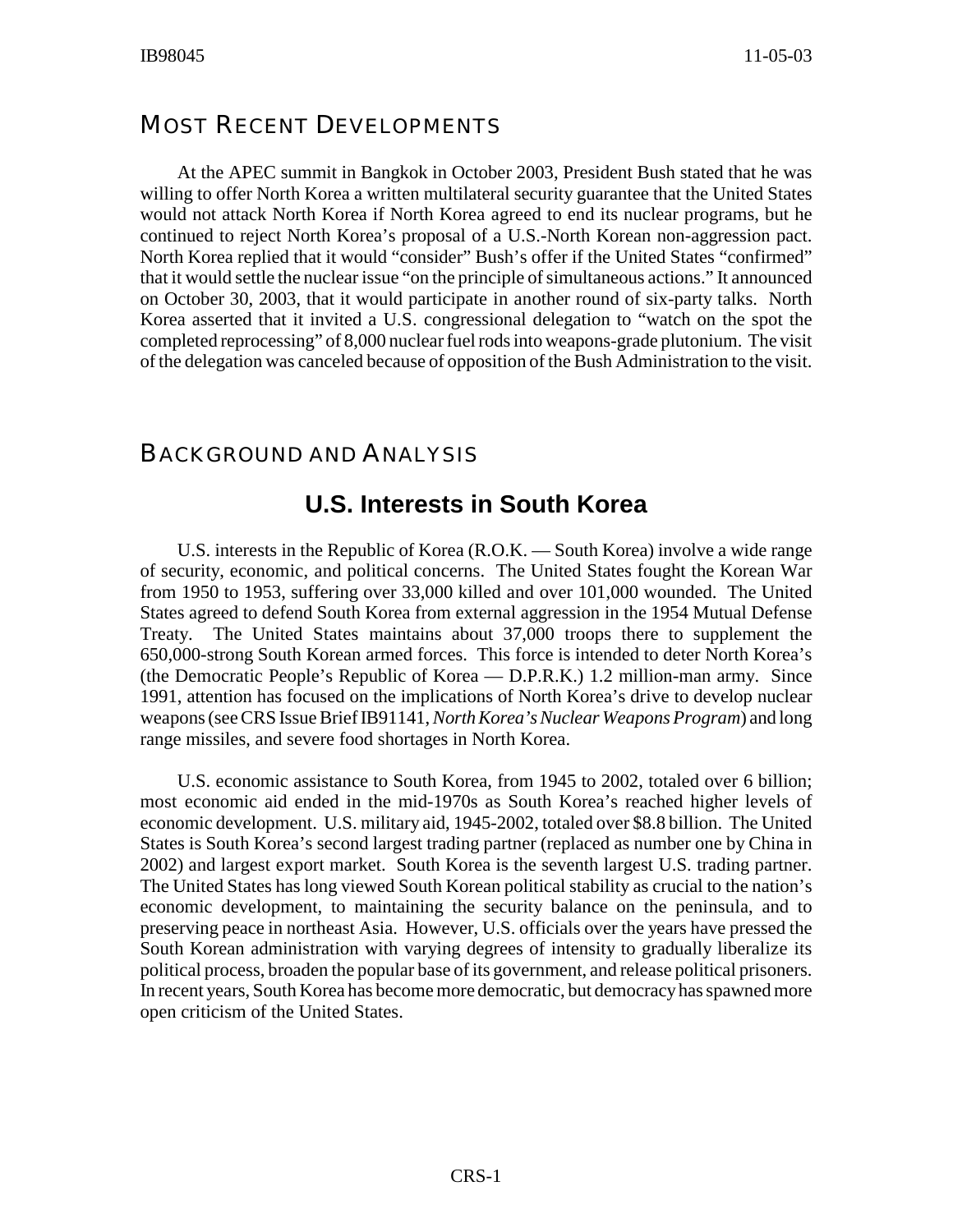# **Recent Issues**

#### **Relations with North Korea**

The Bush Administration's policy toward North Korea has been based on two factors within the Administration. First, President Bush has voiced profound distrust of North Korea and its leader, Kim Jong-il. Second, there are divisions over policy toward North Korea among factions within the Administration. An influential coalition consists of Secretary of Defense Rumsfeld and his advisers, Vice President Cheney and his advisers, and proliferation experts in the State Department and White House led byUndersecretaryof State John Bolton. They reportedly oppose negotiations with North Korea, favor the issuance of demands for unilateral North Korean concessions on military issues, and advocate an overall U.S. strategy of isolating North Korea diplomatically and through economic sanctions. Officials within this group express hope and/or expectations of a collapse of the North Korean regime. They currently assert that North Korean nuclear provocations will escalate to a point at which other governments will join the United States in isolating North Korea through economic sanctions. A second faction, mainly in the State Department and White House, is led by Secretary of State Powell and is composed of officials with experience on East Asian and Korean issues. This faction believes that the Administration should attempt negotiations before adopting more coercive measures, and they reportedly doubt the effectiveness of a strategy to bring about a North Korean collapse.

As part of a policy review toward North Korea, President Bush issued a statement on June 6, 2001, outlining policy objectives related to implementation of the U.S.-North Korean 1994 Agreed Framework on North Korea's nuclear program, North Korea's missile program, and its conventional forces. He stated that if North Korea took positive actions, the United States "will expand our efforts to help the North Korean people, ease sanctions, and take other political steps." President Bush's designation of North Korea as part of an "axis of evil" in his January 29, 2002 State of the Union address symbolized a hardening of the Administration's policy. The policy is aimed at reducing and/or eliminating basic elements of North Korean military power, including weapons of mass destruction (WMDs), nuclear weapons and/or nuclear weapons-grade materials, missiles, and conventional artillery and rocket launchers positioned on the demilitarized zone (DMZ) within range of the South Korean capital, Seoul. The Administration's emphasis on WMDs mounted after the Central Intelligence Agencygained documentaryevidence in Afghanistan that al Qaeda seeks WMDs and plans new attacks on the United States. This reportedly influenced the Bush Administration to broaden the definition of the war against terrorism to include states like North Korea that potentially could supply WMDs to al Qaeda.

A key element of the Administration's strategy is to employ public accusations and warnings to pressure North Korea to reduce and eliminate its military assets. Administration officials said that they want a comprehensive negotiation with North Korea on all these issues. However, as stated previously, there has been substantial opposition within the Administration to any negotiations. When U.S. and North Korean officials have met, opponents of negotiations have succeeded in restricting what U.S. officials can say. Except for vague references to a "bold initiative," the Administration gave no indication that it would offer North Korea reciprocal measures for North Korean agreement and steps to reduce its military power in these areas. Public statements by the Administration continually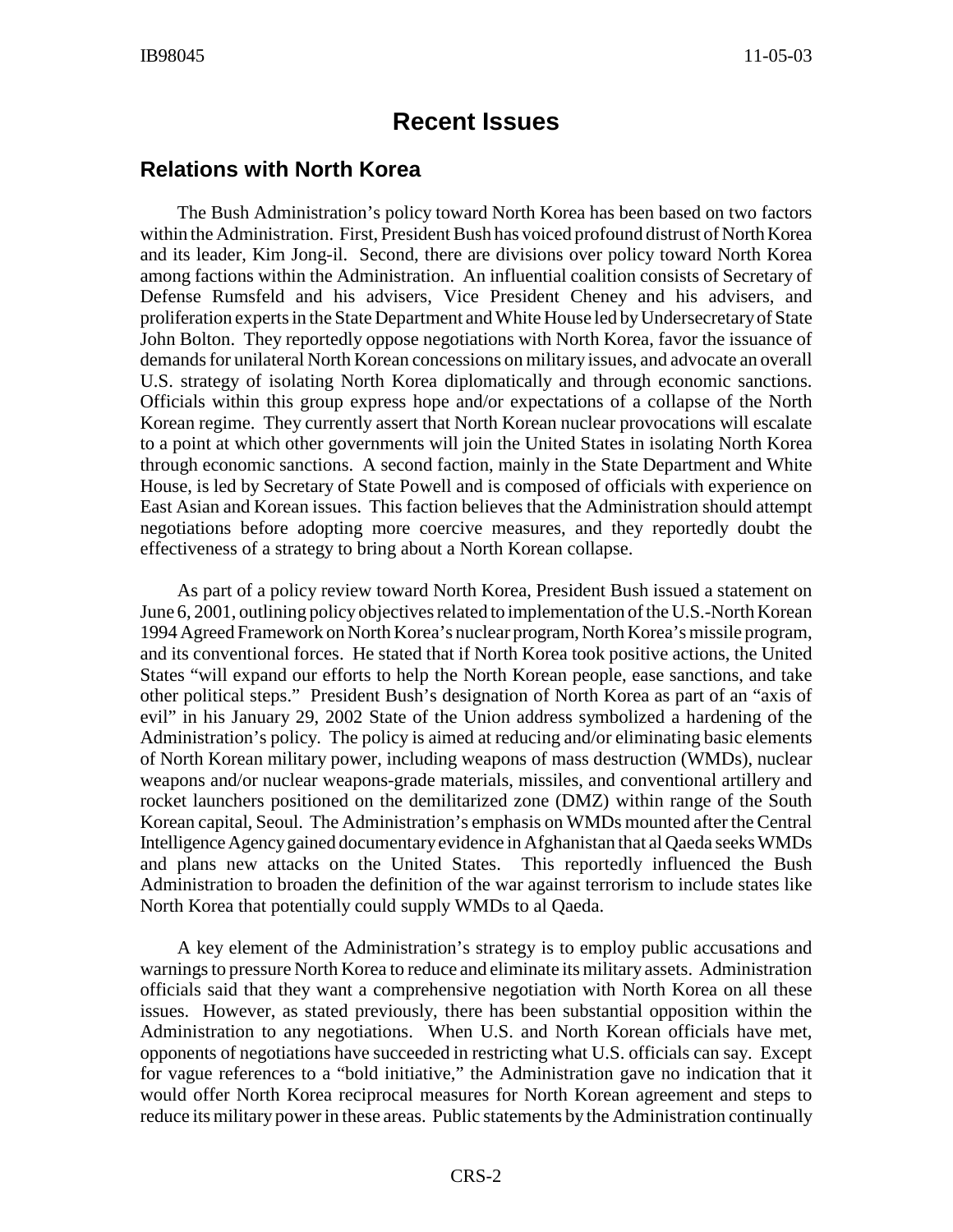call for North Korea to take actions unilaterally. During his visit to South Korea in February 2002, President Bush issued a general offer to "welcome North Korea into the family of nations, and all the benefits, which would be trade, commerce and exchanges." Until Bush's offer of a U.S. security guarantee in October 2003, Bush Administration officials reportedly indicated in private remarks that they believed that the Administration does not have to offer reciprocal measures or compensation for North Korean concessions.

**Nuclear Weapons.** U.S. policy since 1994 has been based largely on the U.S.-North Korean Agreed Framework of October 1994. The Agreed Framework dealt primarily with nuclear facilities that North Korea was developing at a site called Yongbyon. Existing facilities included a five megawatt nuclear reactor and a plutonium reprocessing plant. Two larger reactors were under construction. U.S. intelligence estimates concluded that these facilities could give North Korea the capabilityto produce over 30 atomic weapons annually. North Korea had concluded a safeguards agreement with the International Atomic Energy Agency (IAEA) in 1992, which requires North Korea to report all nuclear programs to the IAEA and gives the IAEA the right to conduct a range of inspections of North Korea's nuclear installations. However, North Korea obstructed or refused IAEA inspections in 1993-94, including refusal to allow an IAEA special inspection of a underground facility, which the IAEA believed was a nuclear waste site. Secretary of Defense Rumsfeld estimated that North Korea has from two to five warheads in a statement of August 2001 in Moscow. The U.S. National Intelligence Council published an estimate in December 2001 "that North Korea has produced one, possibly two, nuclear weapons."

The Agreed Framework provided for the suspension of operations and construction of North Korea's "graphite-moderated reactors and related facilities" and the storage of 8,000 nuclear fuel rods that North Korea had removed from the five megawatt reactor in May 1994. It provided to North Korea 500,000 tons of heavy oil annually until two light water nuclear reactors (LWRs) are constructed in North Korea. The United States was obligated to facilitate the heavy oil shipments and organize the construction of the LWRs. The IAEA monitored the freeze of the designated facilities and activities. The Agreed Framework stated that before North Korea receives nuclear materials for the LWRs, it is obligated to come into full compliance with its obligations as a signatoryto the Nuclear Non-Proliferation Treatywith regard to its past nuclear activities. Clinton Administration officials testified that this clause obligated North Korea to allow IAEA inspection of the suspected waste site and the stored fuel rods. They also testified that any additional North Korean nuclear programs, including any secret programs, are covered by the 1992 safeguards agreement and are subject immediately to IAEA safeguards, including inspections.

The Korean Peninsula Energy Development Organization (KEDO) was created to implement provisions of the Agreed Framework related to heavy oil shipments and construction of the light water reactors. Lead members are the United States, Japan, South Korea, and the European Union. The Agreed Framework set a target date of 2003 for completion of the first of the light water reactors. In 2002, KEDO officials projected the completion of the first light water reactor in 2008. From October 1995 through November 2002, North Korea received the annual shipments of 500,000 tons of heavy oil. The cost to the United States of the heavy oil and financial support of KEDO from FY1995 through FY2002 was \$378 million Congressional appropriations for the heavy oil and KEDO rose from \$30 million in FY1996 to \$95 million in FY2002.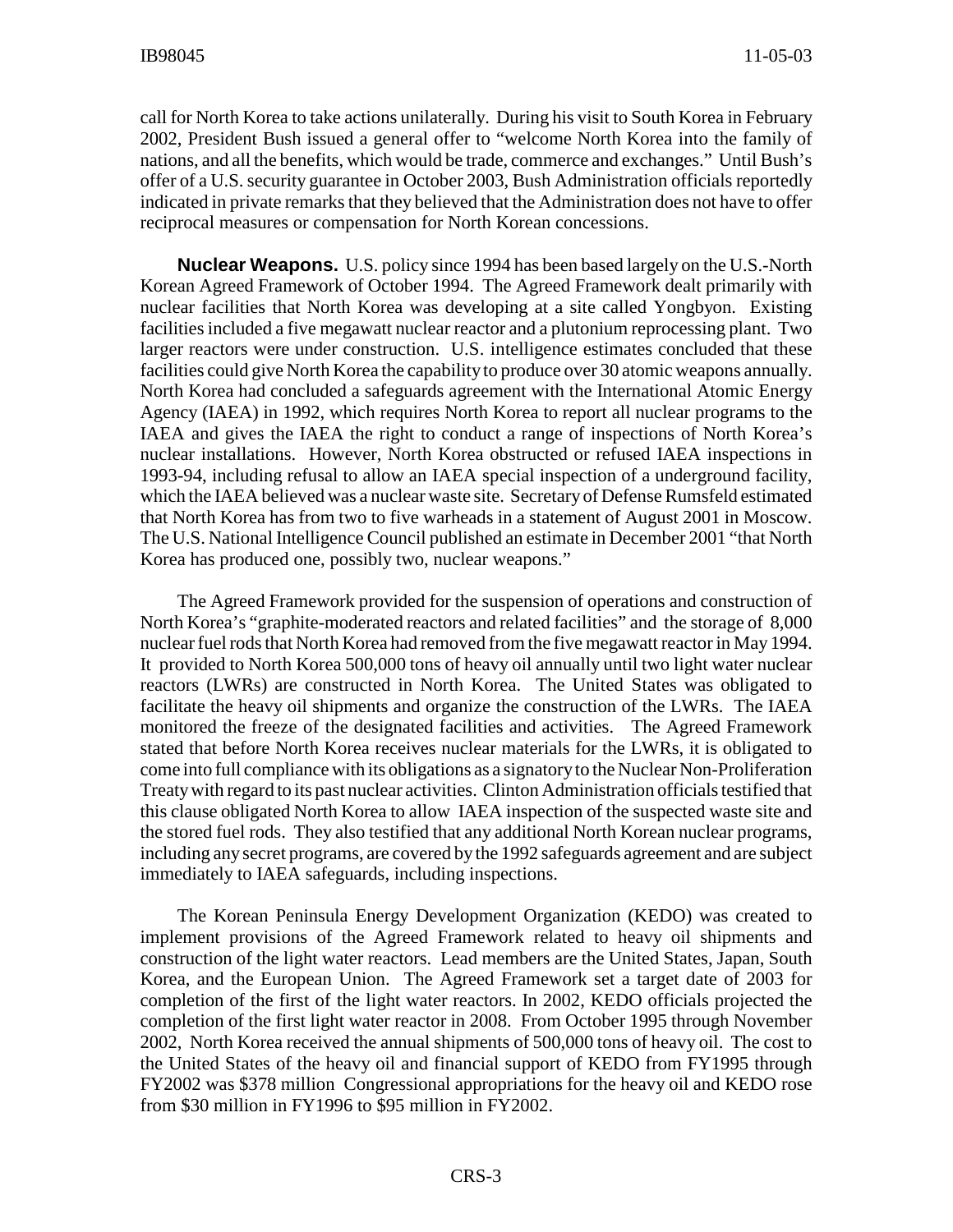According to U.S. officials, North Korea admitted to having a secret uranium enrichment program when Assistant Secretary of State James Kelly visited Pyongyang in October 2002 (North Korea since has denied making an admission). This confirmed U.S. intelligence information that had built up since 1998 concerning such a program. North Korea used the admission to propose a negotiation with the United States to include a nonaggression pact, an end to U.S. "stifling" of North Korea's economy, and recognition of North Korea's "sovereignty." Some experts believe that the proposals of a non-aggression pact and an end to U.S. economic "stifling" are "smokescreens" for long-standing North Korean demands for a U.S.-North Korean bilateral peace treaty and removal of North Korea from the U.S. list of states that sponsor terrorism.

The Bush Administration reacted by calling for concerned governments to pressure North Korea to abandon the secret uranium enrichment program. In November 2002, it pushed a resolution through KEDO to suspend heavy oil shipments to North Korea. North Korea then initiated a number of aggressive moves to reactivate the plutonium-based nuclear program shut down in 1994 under the Agreed Framework: re-starting the small, five megawatt nuclear reactor, announcing that construction would resume on two larger reactors, and announcing that it would re-start the plutonium reprocessing plant. North Korea also expelled officials from the IAEA who had been monitoring the freeze of the plutonium facilities under the Agreed Framework. In January2003, North Korea announced withdrawal from the Nuclear Non-Proliferation Treaty. It threatened to end its moratorium on longrange missile testing in effect since September 1999. North Korea asserted that it possesses nuclear weapons and that it had completed reprocessing of spent nuclear fuel into weaponsgrade plutonium. Moreover, North Korea threatened to export nuclear materials. It justified these actions by citing the U.S.-initiated cutoff of heavy oil shipments and by charging that the Bush Administration planned a "pre-emptive nuclear attack" on North Korea. It escalated this by citing the U.S. attack on Iraq as justification for North Korea developing a "nuclear deterrent."

North Korea's major motive appears to be to escalate pressure on the Bush Administration to negotiate a new nuclear agreement that would provide new U.S. security, political, and economic benefits to North Korea. Pyongyang long has emphasized intimidation tactics in its diplomacy. However, restarting the Yongbyon installations opens up a possible North Korean intent or option to stage a "breakout" of its nuclear program in 2003 byopenly producing nuclear weapons. The most dangerous North Korean move would be to move 8,000 stored fuel rods at Yongbyon into the plutonium reprocessing plant for the production of nuclear weapons-grade plutonium. According to estimates by nuclear experts and reportedly by U.S. intelligence agencies, if North Korea began to reprocess fuel rods, it would take about four months to produce weapons grade plutonium and another one or two months to produce four to six atomic bombs. U.S. and South Korean officials estimated in July 2003 that North Korea had reprocessed a small number of the fuel rods.

North Korea's proposal at the Beijing meetings in April and August 2003 was based on restoring major elements of the 1994 Agreed Framework; it called for U.S. commitments that go beyond the Agreed Framework. North Korea describes it as based on "the principle of simultaneous actions;" but it places key U.S. obligations in the early stages of a settlement process and defers and makes vague North Korean obligations. In a first step, North Korea would declare that it would end its plutonium nuclear program and the United States would resume the supply of heavy oil and increase food aid. In a second step, the United States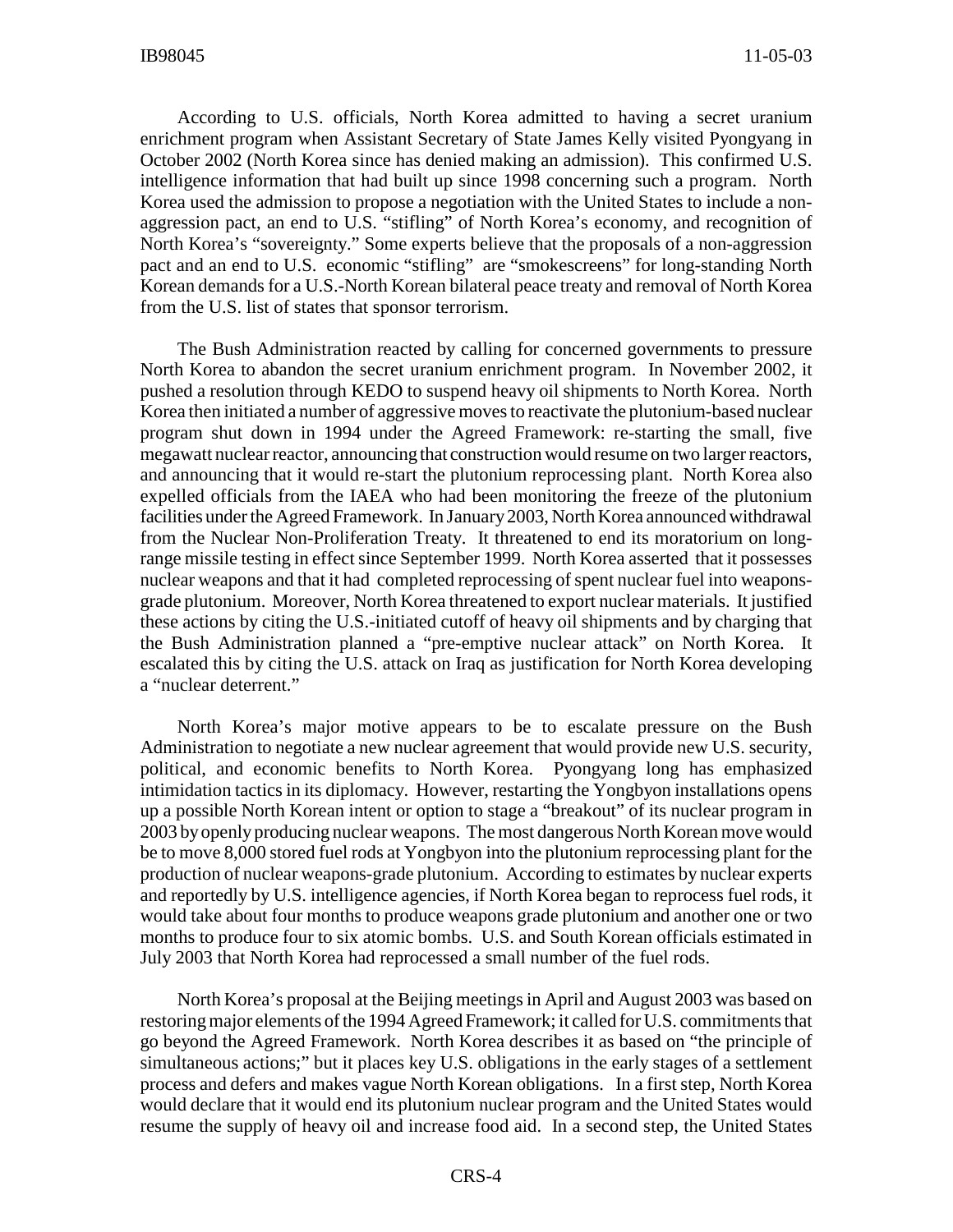would conclude a written, legal non-aggression treaty and provide North Korea with electricity. North Korea would respond by refreezing the Yongbyon nuclear facilities and would allow renewed IAEA monitoring of the freeze but not full-scope inspections. North Korea would "settle the missile issue" when the United States and Japan open diplomatic relations with it and Japan extends several billion dollars to North Korea. The United States would remove North Korea from the U.S. list of terrorist countries. The final step would be for North Korea to dismantle its plutonium program when the two light water reactors are completed; given the state of construction of the reactors, this would mean a gap of at least five years between a settlement agreement and dismantlement. North Korea's proposal referred only to its plutonium-based nuclear program; at the August 2003 Beijing meeting, it denied the existence of a uranium-based program. (According to *U.S. News and World Report*, September 1, 2003, the CIA advanced its projected date when North Korea could produce a uranium-based atomic bomb from 2005 to mid to late 2004.)

The Bush Administration's policy response to the secret program and the re-starting of the Yongbyon facilities consists of:

(1) Progressive suspension of the Agreed Framework: The Administration secured KEDO's decision to suspend heavy oil shipments to North Korea beginning in December 2002 despite reluctance by Japan and South Korea to move as quickly. North Korea cited this as justification for re-starting the Yongbyon nuclear facilities. In the summer of 2003, the Administration pressed other KEDO members to terminate the construction of the light water nuclear reactors promised to North Korea in the Agreed Framework. Administration officials stated in August 2003 that the reactor construction would be terminated or suspended long term. In January 2003, the Administration budgeted \$3 million for KEDO for FY2003, and Congress appropriated \$5 million in foreign assistance legislation for FY2003. However, there is no money for KEDO in proposed foreign assistance legislation for FY2004.

(2) Diplomatic strategy: Following North Korea's reported disclosure of a secret uranium enrichment program, the Bush Administration adopted the position that North Korea must dismantle its nuclear programs before the United States would negotiate over other issues, including U.S. reciprocal measures. In a communique of January 7, 2003, with Japan and South Korea, the proposal stated that "the United States is willing to talk to North Korea about how it will meet its obligations to the international community" but that "the United States will not provide quid pro quos to North Korea to live up to its existing obligations." In February 2003, the Administration began to promote a multilateral forum to include South Korea, Japan, China, and Russia. A three party meeting (China, North Korea, and the United States) occurred in Beijing in April 2003. President Bush reportedly restricted what the chief U.S. official at Beijing could say to only re-stating the Administration's public position that North Korea must dismantle its nuclear program before the United States would discuss with it ways to improve U.S.-North Korean relations. Administration diplomacy achieved sixparty talks in Beijing in August 2003. U.S. officials indicated that the Administration would specify the steps that North Korea must take to dismantle its nuclear programs, discuss U.S. reciprocal measures after North Korea "begins" steps to dismantle, develop a proposal for a written multilateral security guarantee to North Korea (Bush's offer of October 20, 2003), consider proposing a peace treaty or "peace mechanism," and offer North Korea a normalization of relations with the United States at the end of a settlement process.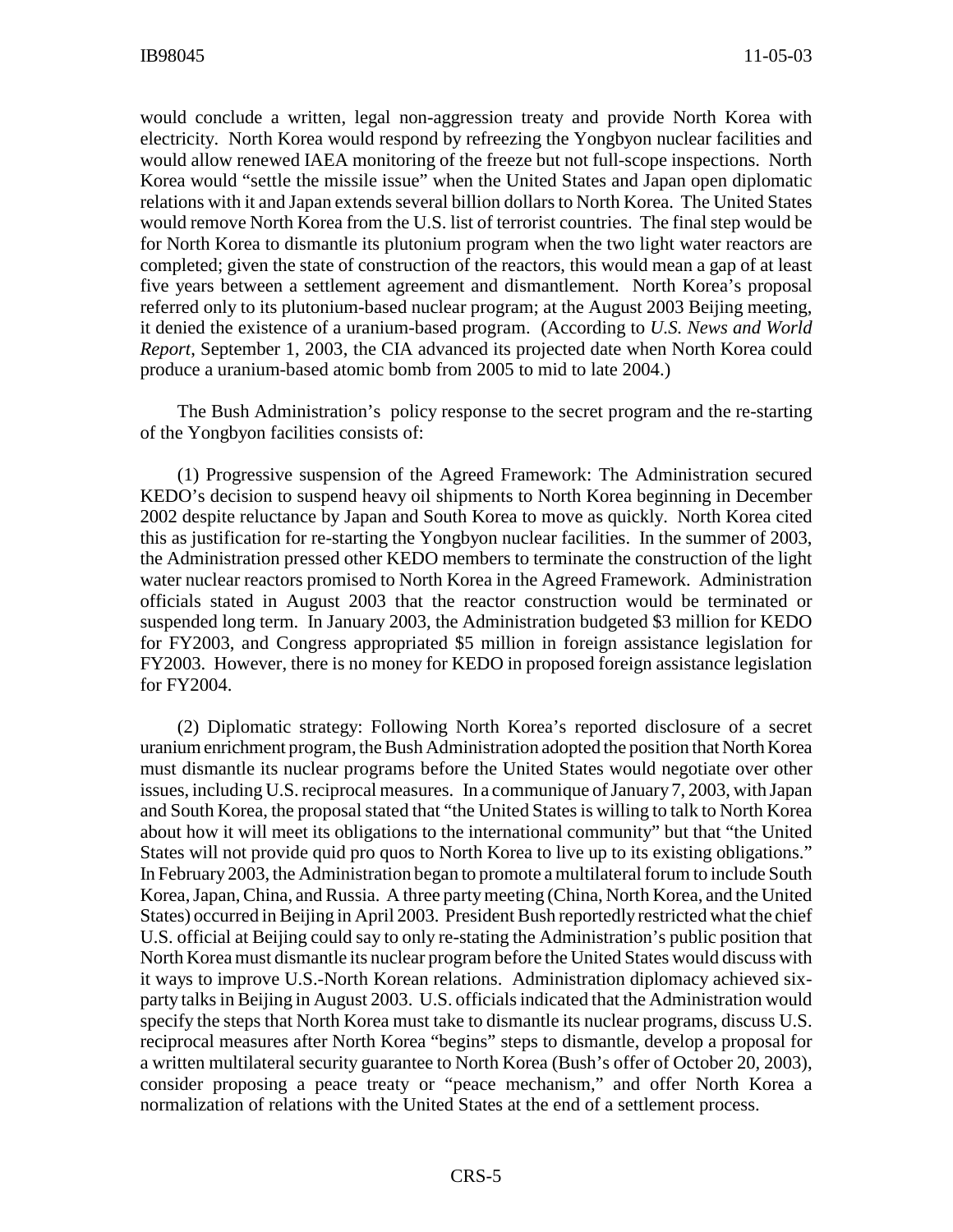(3) Forming an international coalition to pressure North Korea to end its nuclear program: The Administration's multilateral negotiation proposal and Bush's offer of a multilateral security guarantee are moves in this strategy. Administration diplomacy has aimed at securing support from other governments for a regime of economic sanctions against North Korea. Japan is imposing restrictions on North Korean economic activity in Japan and demands that North Korea end its nuclear programs and settles the issue of North Korea's kidnapping of Japanese citizens. South Korea states that it will suspend cooperative projects with North Korea if North Korea does not end its nuclear programs, but South Korean officials also indicate a deep reluctance to terminate such projects. The Administration has placed emphasis on China as a source of pressure on North Korea, citing China's stated support for a non-nuclear Korean peninsula. China has a mutual defense treaty with North Korea and supplies North Korea with an estimated 90% of its oil and 40% of its imported food. China, South Korea, and Russia have withheld full support from the U.S. position, causing frustration within the Administration. They criticize the Administration for not negotiating with North Korea. They all advocate that the United States offer North Korea a security guarantee and economic assistance in any agreement on nuclear weapons. They stated opposition to the U.N. Security Council formally taking up the issue, and China blocked Security Council action in early April 2003. China reportedly pressured North Korea to adopt greater flexibility regarding its demand for bilateral talks with United States, leading to the three-party and six-party Beijing meetings. However, in return, China apparently made diplomatic commitments to North Korea, including support for North Korean opposition to U.N. Security Council consideration and North Korea's proposal of a security guarantee from the United States. There reportedly is debate within the Chinese government over policy toward North Korea. There are influential parties who advocate that China cut or end support of North Korea. However, influential elements of the China military and senior communist leadership reportedly oppose breaking China's traditional ties to North Korea. China's official position remains opposed to economic sanctions and asserts that the United States should offer a comprehensive negotiating proposal including a security guarantee and economic aid for North Korea. Russia shares the Chinese position.

(4) Planning economic sanctions and military interdiction if North Korea does not end its nuclear program: The Administration reportedlyhas drafted plans for economic sanctions, including cutting off financial flows to North Korea from Japan and other sources and interdicting North Korean weapons shipments to the Middle East and South Asia. Administration officials assert that North Korea's escalation of provocations will convince other governments to support economic sanctions and thus isolate North Korea. President Bush proposed a Proliferation Security Initiative aimed at interdicting exports of weapons of mass destruction and illegal drugs by proliferator countries, especially North Korea. The United States and ten other countries are planning measures to interdict North Korean sea and air traffic. Taiwan detained a North Korean ship in August 2003 and removed chemicals that could be used in weapons of mass destruction; the CIA reportedly advised Taiwan authorities on the contents of the ship.

(5) Ambivalence concerning U.S. military options if North Korea fully activates its nuclear program: The Administration stressed in January 2003 that the United States would not attack North Korea; this was in response to North Korea's charge that the United States planned a pre-emptive attack and to concerns voiced by China, Russia, and South Korea. In February 2003, Administration statements on military options focused on the growing belief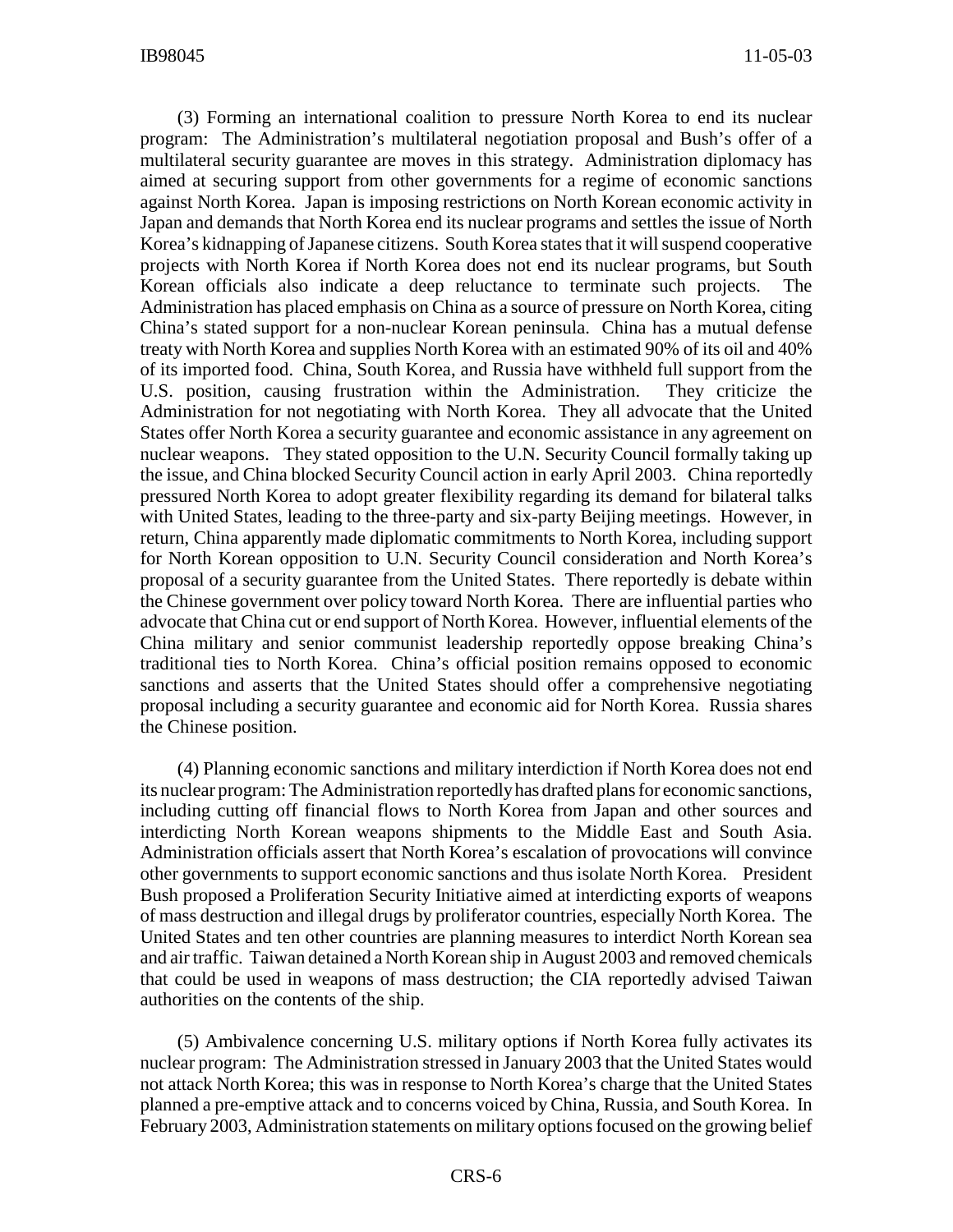that North Korea would attempt to reprocess the 8,000 spent nuclear fuel rods at Yongbyon into weapons-grade plutonium and produce five or six atomic bombs. In late 2002, Clinton Administration officials disclosed that in 1994, the Administration approved a Pentagon plan to bomb Yongbyon to prevent reprocessing of the fuel rods. However, press reports and Administration statements claim that the United States has only limited intelligence capabilities to learn whether or not North Korea has reprocessed the spent nuclear fuel and that the Administration is uncertain of the situation. Statements by Pentagon officials indicate that contingencyplans for direct militaryaction against North Korea envisage strikes against multiple targets, including North Korean artillery on the demilitarized zone, rather than a strike solely against North Korea's nuclear installations. However, the extensive commitment of U.S. ground forces to Iraq, Afghanistan, and other locations limits the ability of the United States to commit sizeable ground forces to any Korean contingency.

**North Korea's Missile Program.** North Korea's proposal at Beijing offers to "settle the missile issue" but provides no details. Following the disclosure of North Korea's secret uranium enrichment program, Pyongyang has issued threats to end a moratorium on longrange missile testing, which it had instituted in September 1999. The last such missile test, on August 31, 1998, flew over Japanese territory. Japan also believes it is threatened by approximately 100 intermediate-range Nodong missiles, which North Korea has deployed. Japanese negotiators at Beijing emphasized the missile issue. Reports since 2000 cite U.S. intelligence findings that North Korea is developing a Taepo Dong-2 intercontinental missile that would be capable of striking Alaska, Hawaii, and the U.S. west coast with nuclear weapons. U.S. officials reportedly claimed in September 2003 that North Korea had developed a more accurate, longer-range intermediate ballistic missile that could reach Okinawa and Guam (sites of major U.S. military bases) and that there was evidence that North Korea had produced the Taepo Dong-2. U.S. officials reportedly told Japanese counterparts in July 2003 that North Korea was close to developing nuclear warheads for its missiles.

In the 1990s, North Korea exported short-range Scud missiles and Scud missile technology to several countries in the Middle East. It exported Nodong missiles and Nodong technology to Iran, Pakistan, and Libya. In 1998, Iran and Pakistan successfully tested medium range missiles modeled on the Nodong. North Korea reportedly shipped 50 complete Nodong missiles to Libya in 1999. Japan's *Sankei Shimbun* newspaper reported on August 6, 2003, that North Korea and Iran were negotiating a deal for the export of the long-range Taepo Dong-2 missile to Iran and the joint development of nuclear warheads.

The test launch of the Taepo Dong-1 spurred the Clinton Administration to intensify diplomacy on North Korea's missile program. The Administration's 1999 Perry initiative set the goal of "verifiable cessation of testing, production and deployment of missiles exceeding the parameters of the Missile Technology Control Regime, and the complete cessation of export sales of such missiles and the equipment and technology associated with them." The Perry initiative offered North Korea steps to normalize U.S.-North Korean relations, an end to U.S. economic sanctions, and other economic benefits in return for positive North Korean actions on the missile and nuclear issues. This produced in September 1999 a qualified North Korean promise not to conduct further long-range missile tests, which North Korea repeated in June 2000. The Clinton Administration responded in June 2000 by lifting of a significant number of U.S. economic sanctions against North Korea.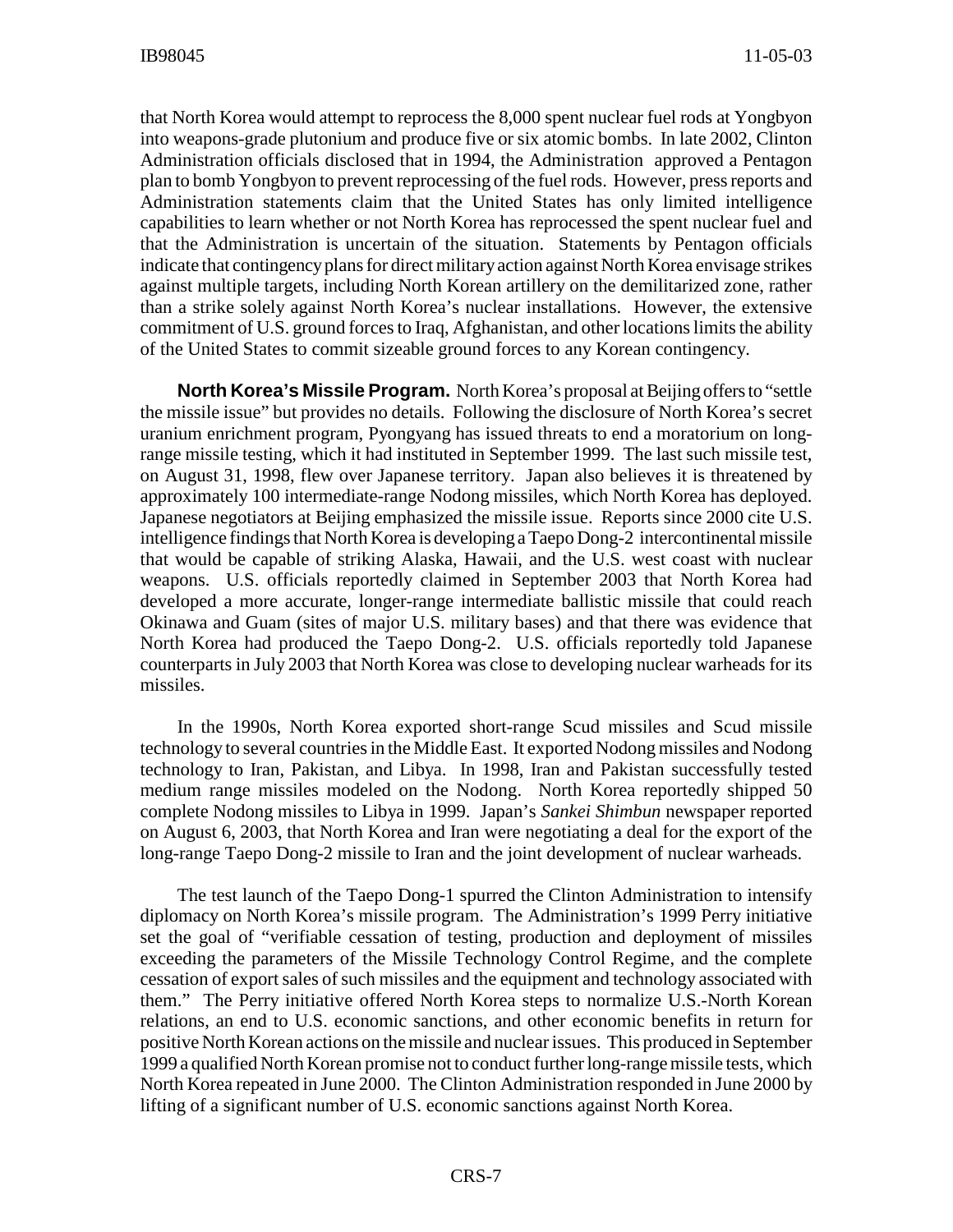Secretary of State Albright visited Pyongyang in October 2000, and missile talks intensified. The Clinton Administration reportedly proposed a comprehensive deal covering all aspects of the issue. North Korea offered to prohibit exports of medium and long-range missiles and related technologies in exchange for "in-kind assistance." (North Korea previously had demanded \$1 billion annually.) It also offered to ban permanently missile tests and production above a certain range in exchange for "in kind assistance" and assistance in launching commercial satellites. Pyongyang also offered to cease the deployment of Nodong and Taepo Dong missiles. It proposed that President Clinton visit North Korea to conclude an agreement. The negotiations reportedly stalled over four issues: North Korea's refusal to include short-range Scud missiles in the commitment to cease the development and deployment of missiles; North Korea's non-response to the U.S. position that it would have to agree to dismantle the already deployed Nodong missiles; the details of U.S. verification of a missile agreement; and the nature and size of a U.S. financial compensation package.

President Bush's June 6, 2001 statement set a goal of "verifiable constraints on North Korea's missile programs and a ban on its missile exports." Administration officials emphasized the necessity of a strong verification mechanism in any missile accord. After the January 2002 State of the Union speech, the Administration repeatedly described North Korea as a dangerous proliferator of missiles, and it demanded that North Korea cease exporting missiles and missile technology. However, the Administration has offered no specific negotiating proposal on missiles. The Administration emphasized the necessity of installing an anti-missile defense system in Alaska by the end of 2004, which it claimed would be 90% effective in intercepting North Korean missiles; non-Administration experts have expressed skepticism over this claim.

**Weapons of Mass Destruction.** The Bush Administration's emphasis on North Korea's weapons of mass destruction (WMDs) resulted from the September 11, 2001, terrorist attack. A Pentagon report on the North Korean military, released in September 2000, stated that North Korea had developed up to 5,000 metric tons of chemical munitions and had the capability to produce biological weapons, including anthrax, smallpox, the bubonic plague, and cholera. The Bush Administration expresses a fear that North Korea might sell nuclear, chemical, or biological weapons to a terrorist group like al Qaeda or that al Qaeda might acquire these weapons from a Middle East country that had purchased them from North Korea. In November 2001, President Bush included North Korea's WMDs as part of the "war against terrorism." The Bush Administration has not accused North Korea directly of providing terrorist groups with WMDs. There are reports from the early 1990s that North Korea exported nuclear technology to Iran and that North Korea assisted Syria and Iran to develop chemical and biological weapons capabilities.

**North Korea's Inclusion on the U.S. Terrorism List.** In February 2000, North Korea began to demand that the United States remove it from the U.S. list of terrorist countries. It made this a pre-condition for the visit of a high level North Korean official to Washington. Although it later dropped this pre-condition, it continued to demand removal from the terrorist list. In response to the terrorist attack of September 11, 2001, North Korea issued statements opposing terrorism and signed two United Nations conventions against terrorism. North Korea's current proposal related to the nuclear situation — that the United States end its "stifling" of North Korea's economy — appears to be a subterfuge for the demand for removal from the terrorist list. North Korea's chief motive appears to be to open the way for it to receive financial aid from the World Bank and the International Monetary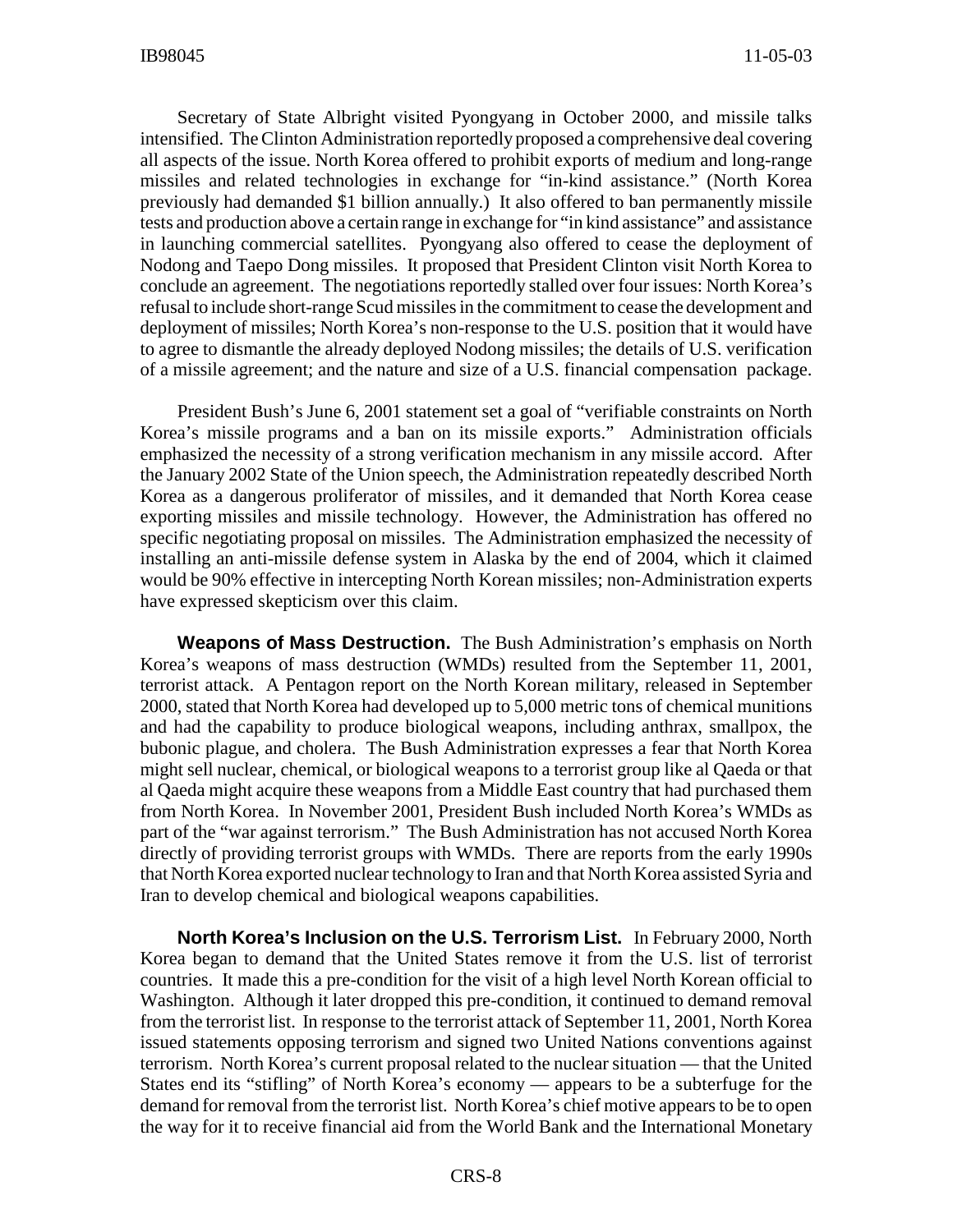Fund (IMF). U.S. law P.L. 95-118, the International Financial Institutions Act, requires the United States to oppose any proposals in the IMF and World Bank to extend loans or other financial assistance to countries on the terrorism list. The South Korean Kim Dae-jung Administration also urged the United States to remove North Korean from the terrorism list so that North Korea could receive international financial assistance.

Japan has urged the United States to keep North Korea on the terrorism list until North Korea resolves Japan's concerns. Japan's concerns are North Korea's sanctuary to members of the terrorist Japanese Red Army organization and evidence that North Korea kidnapped and is holding at least ten Japanese citizens. The Clinton Administration gave Japan's concerns increased priority in U.S. diplomacy in 2000. Secretary Albright raised the issue of kidnapped Japanese when she met with Kim Jong-il in Pyongyang in October 2000. (See CRS Report RL30613,*North Korea: Terrorism List Removal?)* At the Beijing meetings, the Bush Administration called on North Korea to resolve the issue with Japan. Kim Jong-il's admission of kidnapping Japanese during the Kim-Koizumi summit of September 2002 did not resolve the issue. His claim that 8 of the 13 admitted kidnapped victims are dead and his ambivalence regarding the return to Japan of the five living Japanese raised new issues for the Japanese government, including information about the deaths of the kidnapped and the possibility that more Japanese were kidnapped. The five living kidnapped Japanese returned to Japan in October 2002 for a visit. However, the Japanese government did not allow them to return to North Korea, and North Korea holds their children. Japan asserts that it will not provide economic benefits to North Korea, including benefits as part of a nuclear settlement, until North Korea settles the kidnapping issue.

**Food Aid.** Secretary of State Powell announced on February 25, 2003, that the United States would extend 40,000 metric tons of food aid to North Korea in 2003 and would extend another 60,000 tons if North Korea agreed to greater access of food donors and more effective monitoring of food aid distribution. The offer is a reduced U.S. commitment from previous years, and North Korea demanded increased food aid in its proposal at Beijing. Beginning in 1995, the United States supplied North Korea with 1.9 million metric tons of food aid through the U.N. World Food Program (WFP), including 157,000 metric tons in 2002. On June 8, 2002, the Administration stated that future U.S. food aid would depend on North Korea's willingness to allow access of food donors to all areas of the country, a nationwide nutritional survey, and an improved monitoring system. U.S. officials warn that North Korea will not receive the promised 60,000 tons of food unless it allows greater access and monitoring. North Korea has rejected the Administration's conditions.

Agriculture production in North Korea began to decline in the mid-1980s. Severe food shortages appeared in 1990-1991. In September 1995, North Korea appealed for international food assistance. The Clinton Administration used food aid to secure North Korean agreement to certain types of negotiations and North Korean agreement to allow a U.S. inspection of the suspected nuclear site at Kumchangri. Critics have pointed to the weaknesses in monitoring food aid distribution in North Korea and the absence of North Korean economic reforms, especially agricultural reforms.

The U.N. World Food Program acknowledges that North Korea places restrictions on its monitors' access to the food distribution system, but it believes that most of its food aid reaches needy people. Several private aid groups, however, withdrew from North Korea because of such restrictions and suspicions that the North Korean regime was diverting food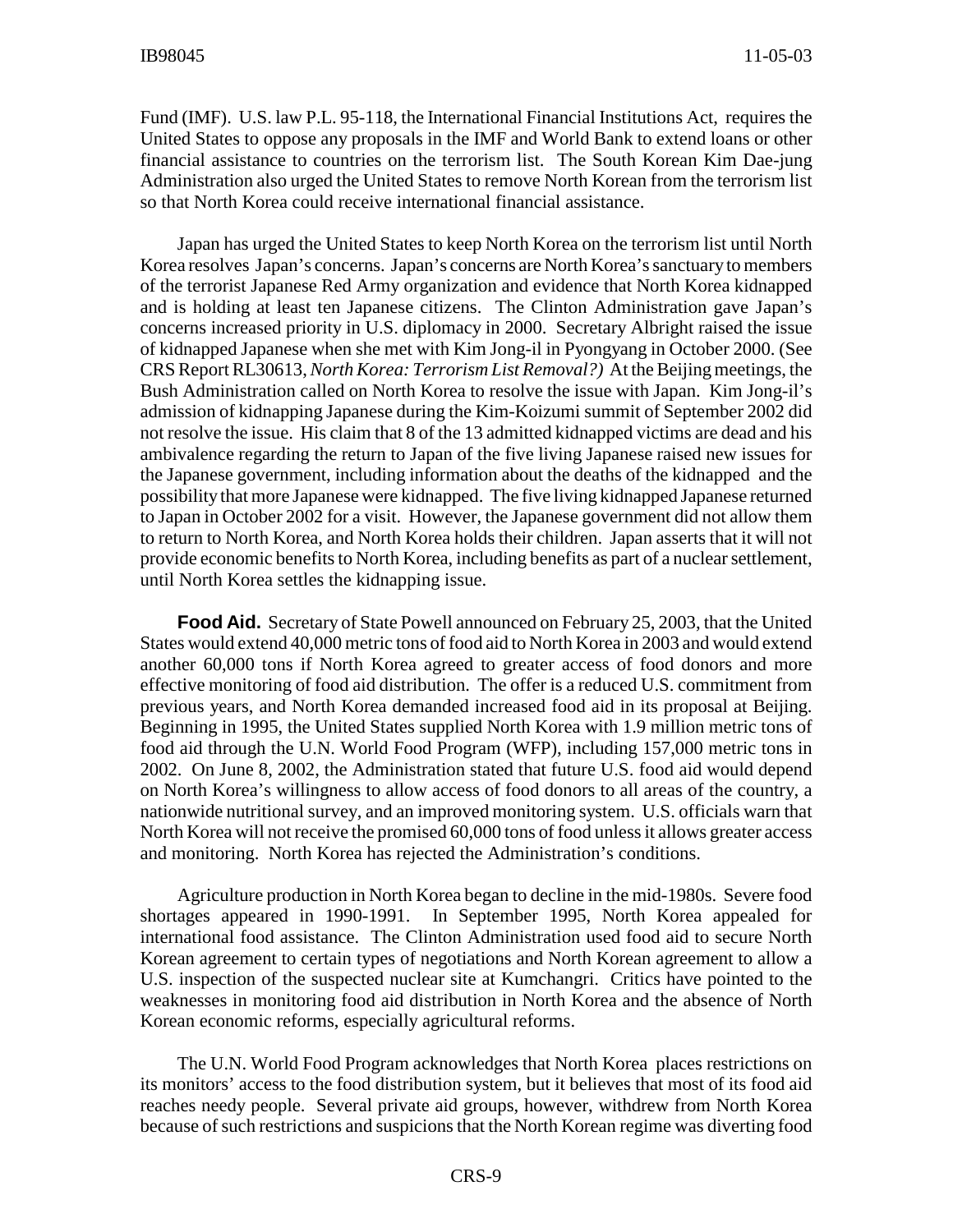aid to the military or the communist elite living mainly in the capital of Pyongyang. It is generally agreed that the regime gives priority to these two groups in its overall food distribution policy. Some experts also believe that North Korean officials divert some food aid for sale on the extensive black market. The regime has spent none of several billion dollars in foreign exchange earnings since 1998 to import food or medicines. The regime refuses to adopt agricultural reforms similar to those of fellow communist countries, China and Vietnam, including dismantling of Stalinist collective farms. While such reforms resulted in big increases in food production in China and Vietnam, North Korea continues to experience sizeable food shortages year after year with no end in sight. It is estimated that one to three million North Koreans died of malnutrition between 1995 and 2002.

The conditions set on future food aid by the Bush Administration appear to be influenced by Andrew Natsios, the Director of the U.S. Agency for International Development, who was intimately involved in food aid programs to North Korea in the 1990s. His 2002 book, *The Great North Korean Famine,* highlighted a view that the North Korean government employed duplicity and manipulation of food aid donors.

**North Korean Refugees in China and Human Rights.** This issue confronted governments after March 2002 when North Korean refugees, aided by South Korean and European NGOs, sought asylum in foreign diplomatic missions in China and the Chinese government sought to prevent access to the missions and forcibly removed refugees from the Japanese and South Korean embassies. The refugee exodus from North Korea into China's Manchuria region began in the mid-1990s as the result of the dire food situation in North Korea's provinces in the far north and northeast along the Chinese border. The North Korean government reportedly suspended the state food rationing system in these provinces beginning about 1993 and never allowed international food aid donors into them Estimates of the number of refugees cover a huge range, from 10,000 to 300,000.

China followed conflicting policies reflecting conflicting interests. Generally, China tacitly accepted the refugees so long as their presence was underground and/or not highly visible. China also allowed foreign private non-government groups (NGOs), including South Korean NGOs, to provide aid to the refugees, again so long as their activities were not highly visible. China barred any official international aid presence, including any role for the United Nations High Commission for Refugees. It also interrupted its general policy of tacit acceptance with periodic crackdowns that included police sweeps of refugee populated areas, rounding up of refugees, and returning them to North Korea. In 2002 and 2003, China allowed refugees, who had gained asylum in foreign diplomatic missions, to emigrate to South Korea. However, its crackdown on the border reportedly included the torture of captured refugees to gain information on the NGOs that assisted them.

China tries to prevent any scenario that would lead to a collapse of the Pyongyang regime, its long-standing ally. Chinese officials fear that too much visibility of the refugees and especially any U.N. presence could spark an escalation of the refugee outflow and lead to a North Korean regime crisis and possible collapse. China's crackdowns are sometimes a reaction to increased visibility of the refugee issue. China's interests in buttressing North Korea also have made China susceptible to North Korean pressure to crack down on the refugees and return them. Reports in 2003 described stepped-up security on both sides of the China-North Korea border, including the deployment of Chinese army troops, to stop the movement of refugees and Chinese roundups of refugees and repatriation of them to North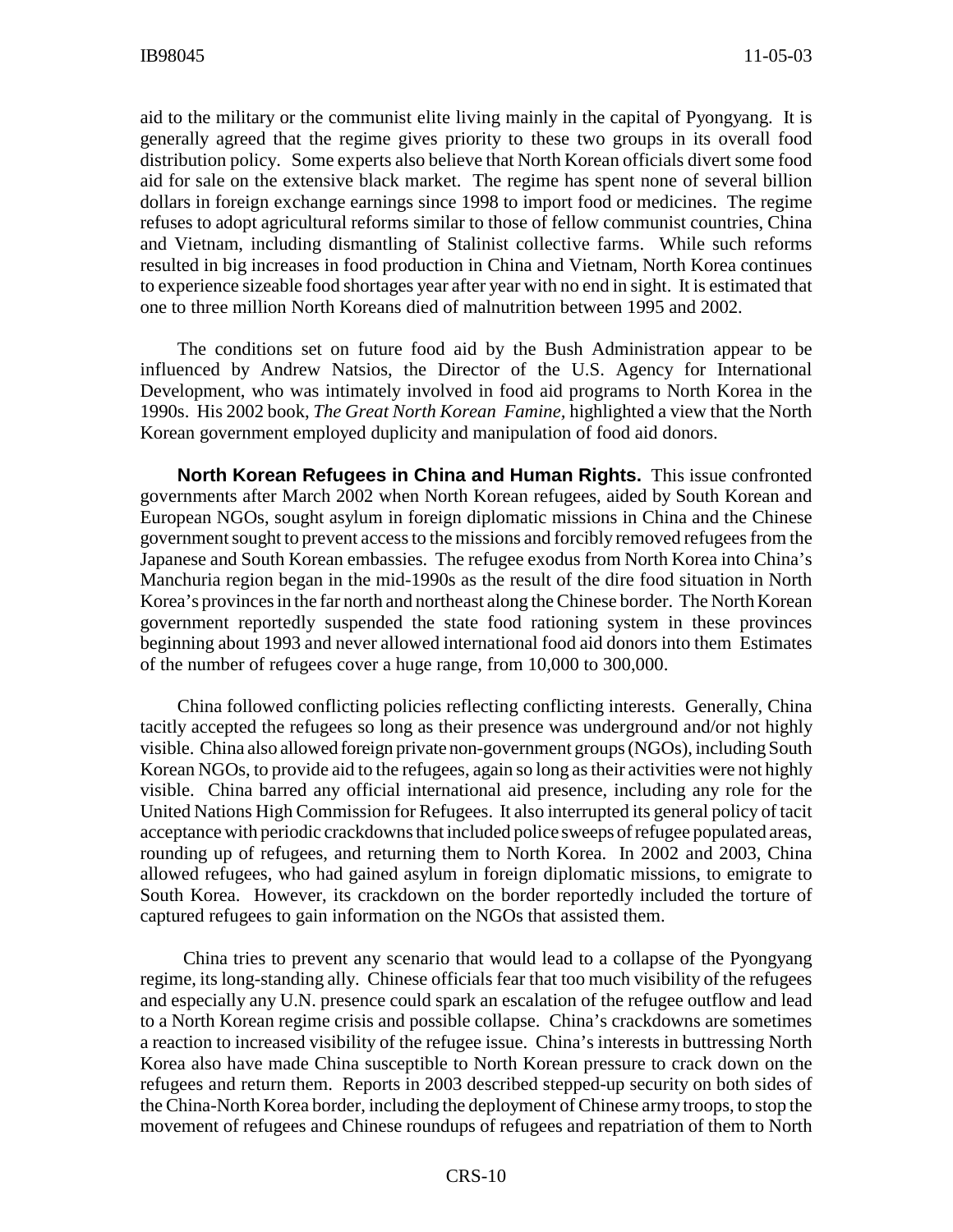Korea. The Chinese government also appears reluctant to establish the precedent of allowing any United Nations presence on its soil.

South Korea, which previously had turned refugees away from its diplomatic missions, changed its policy in response to the new situation. It accepted refugees seeking entrance into its missions and allowed them entrance into South Korea, and it negotiated with China over how to deal with these refugees.

The Bush Administration has given the refugee issue low priority. The Administration has requested that China allow U.N. assistance to the refugees but has asserted that South Korea should have the lead diplomatically in dealing with China. Congress has been more active on the issue. The issue has been aired in hearings. In June 2002, the House of Representatives passed H.Con.Res. 213, which calls on China to halt forced returns of refugees to North Korea and give the U.N. High Commission on Refugees access to the North Korean refugees. In July2003, the Senate passed legislation making it easier for North Korean refugees to gain U.S. refugee status. The Bush Administration said it is studying allowing the refugees into the United States; but the Department of Homeland Security reportedly opposes this, fearing that the Pyongyang regime could infiltrate agents.

The refugee issue had led to increased outside attention to human rights conditions in North Korea. Reports assert that refugees forcibly returned from China have been imprisoned and tortured in an extensive apparatus of North Korean concentration camps modeled after the "gulag" concentration camp system in the Soviet Union under Stalin. Reports by Amnesty International, the U.S. State Department, and, most recently, the U.S. Committee for Human Rights in North Korea have described this system as holding up to 250,000 people. In April 2003, the United States secured a resolution from the U.N. Human Rights Commission expressing concern over human rights violations in North Korea, including concentration camps and forced labor. South Korea abstained in the Commission's vote in the interest of pursuing its "sunshine" policy with North Korea.

**South Korea's Sunshine Policyand the Hyundai Payments to North Korea.** South Korean President Kim Dae-jung took office in 1998, proclaiming a "sunshine policy" of reconciliation with North Korea. He achieved an apparent breakthrough with his meeting of Kim Dae-jung and North Korean leader Kim Jong-il in Pyongyang, June 13-14, 2000. Their joint declaration said North Korea and South Korea would work for economic cooperation, cultural and sports exchanges, and meetings of divided Korean families. Following the summit, Seoul and Pyongyang negotiated agreements on the restoration of a railwayand road across the DMZ, investment guarantees and tax measures to stimulate South Korean private investments in North Korea, provision of South Korean food aid to North Korea, and flood control projects for the Imjim River. President Kim called on the United States to support his sunshine policy by normalizing diplomatic relations with North Korea, negotiating a missile agreement with Pyongyang, and removing North Korea from the U.S. terrorist list. The sunshine policy stagnated after December 2000. North Korea demanded that South Korea supply it with two million kilowatts of electricity and rejected a South Korean reply proposing a survey of North Korea's electrical grid. Negotiations in August 2002 produced a renewal of family reunions and agreement to implement economic agreements of 2000. The roads in the eastern and western sectors of the DMZ opened in 2003, and the rail lines are to open by the end of 2003. Seoul and Pyongyang reached agreement in November 2002 on South Korean aid to construct a special economic zone at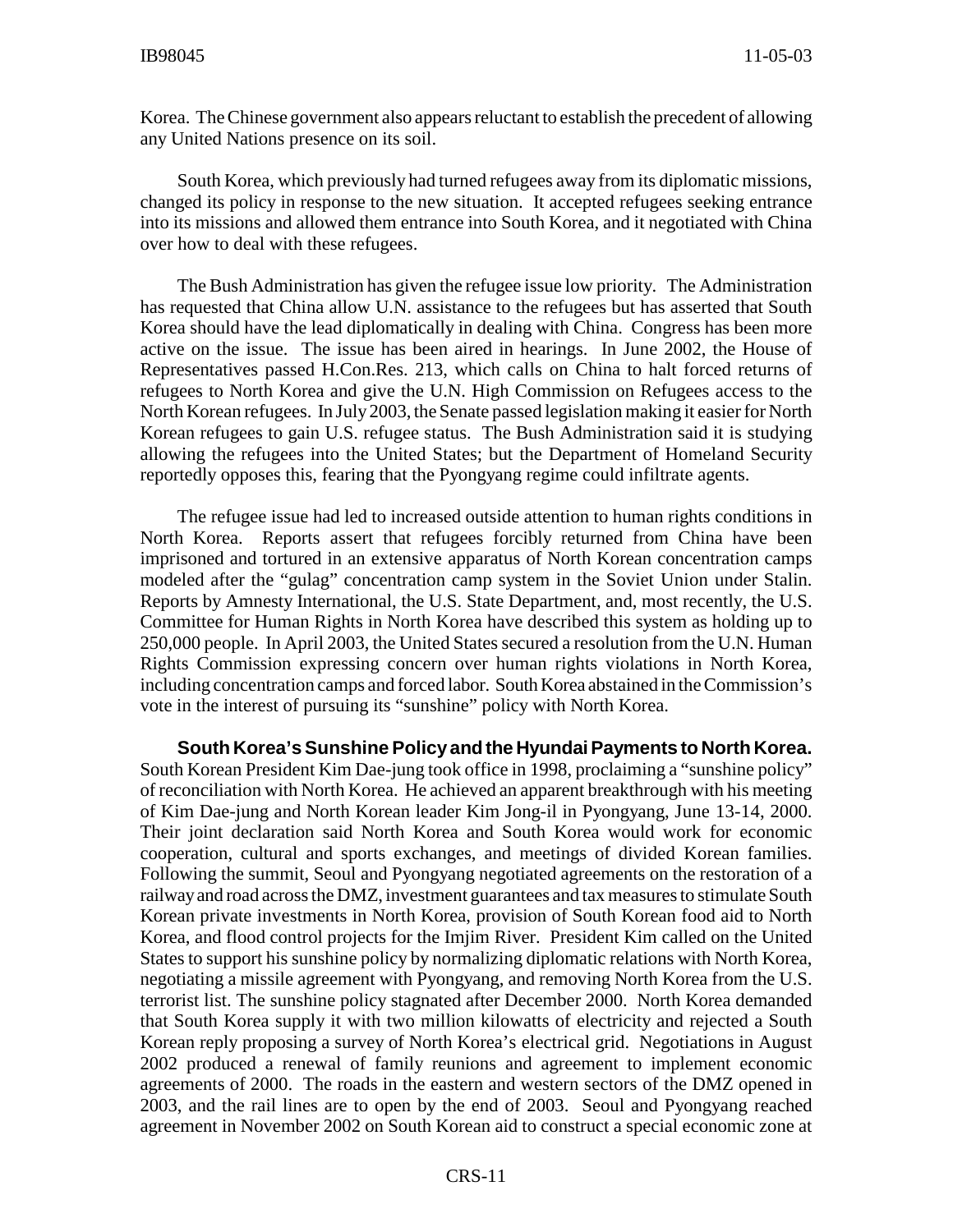Kaesong inside North Korea to attract South Korean and other outside private investment. North Korea subsequently issued a law for foreign investment at Kaesong.

The most controversial component of the sunshine policy has been the cash payments the Hyundai Group has made to North Korea, supported by the R.O.K. government. In October 1998, Hyundai Asan, one of the member companies of the Hyundai Group, entered into an agreement with North Korea to operate a tourism enterprise at Mount Kumgang in North Korea. The agreement stipulated that Hyundai Asan would make cash payments to the North Korean government of \$942 million over six years. From 1999 into 2003, Hyundai made public cash payments of about \$600 million to North Korea for the Mt. Kumgang project and two other projects. According to informed sources available to CRS in 2001, Hyundai companies made additional secret payments to North Korea. Hyundai officials and the Kim Dae-jung administration denied for nearly two years that secret payments were made. In early 2003, they admitted to secret payments of \$500 million and that the money was transferred shortly before the June 2000 North-South summit.

Investigations bya special prosecutor and South Korean newspapers revealed that North Korean leader, Kim Jong-il, demanded \$1 billion from Hyundai Asan in return for meeting with Kim Dae-jung. Chung Mong-hun, the CEO of Hyundai Asan and one of the son's of Hyundai's founder, Chung Ju-yung, initially turned down the North Korean demand; but officials of the Kim Dae-jung administration urged him to make payments. Hyundai Asan and North Korean officials agreed on \$500 million on April 8, 2000. The special prosecutor's findings were that several Hyundai member companies of the Hyundai Group (also run by Chung family members) were involved in making the secret payments a few days before the summit: Hyundai Merchant Marine (\$200 million); Hyundai Engineering and Construction (\$150 million); Hyundai Electronics (\$100 million); and Hyundai Asan (\$50 million in luxury goods). The special prosecutor also found that officials of the government's Korean Exchange Bank and the National Intelligence Service helped the Hyundai companies transfer the money to North Korean banks in Macao, Singapore, and Austria. Senior officials of the Kim Dae-jung administration facilitated a government loan of \$359 million to Hyundai Merchant Marine, which used more than 50% of it in the transfers. President Roh Moo-hyun cut off the special prosecutor's investigation in June 2003; the opposition Grand National Partyhas charged that there were additional secret payments totaling several hundred million dollars. There were six indictments and convictions of R.O.K. and Hyundai officials.

After the conclusion of the Mt. Kumgang agreement, U.S. military officials were suspicious that North Korea was using the Hyundai money for military purposes. U.S. military officials in Korea reportedly raised the issue with Hyundai officials in November 1999. The *Korea Herald*, February 5, 2001, quoted a spokesman for the U.S. Military Command in Korea that "I know that military experts at home and abroad are concerned about Pyongyang's possible diversion of the [Hyundai] cash for military purposes." Most serious is evidence that the Hyundai payments helped North Korea financially to accelerate its secret uranium enrichment nuclear weapons program and possibly also its missile program. Several experts had concluded that Hyundai Asan's public cash payments went into Bureau 39 of North Korea's Communist Party, which reportedly is controlled directly by Kim Jong-il. The special prosecutor and South Korean newspapers learned that the secret payments were transferred to bank accounts in Macao, Singapore, and Austria known to be controlled by the Daesong Group, a front organization for Bureau 39. Bureau 39's functions reportedly include controlling and enlarging the inflow of foreign exchange to North Korea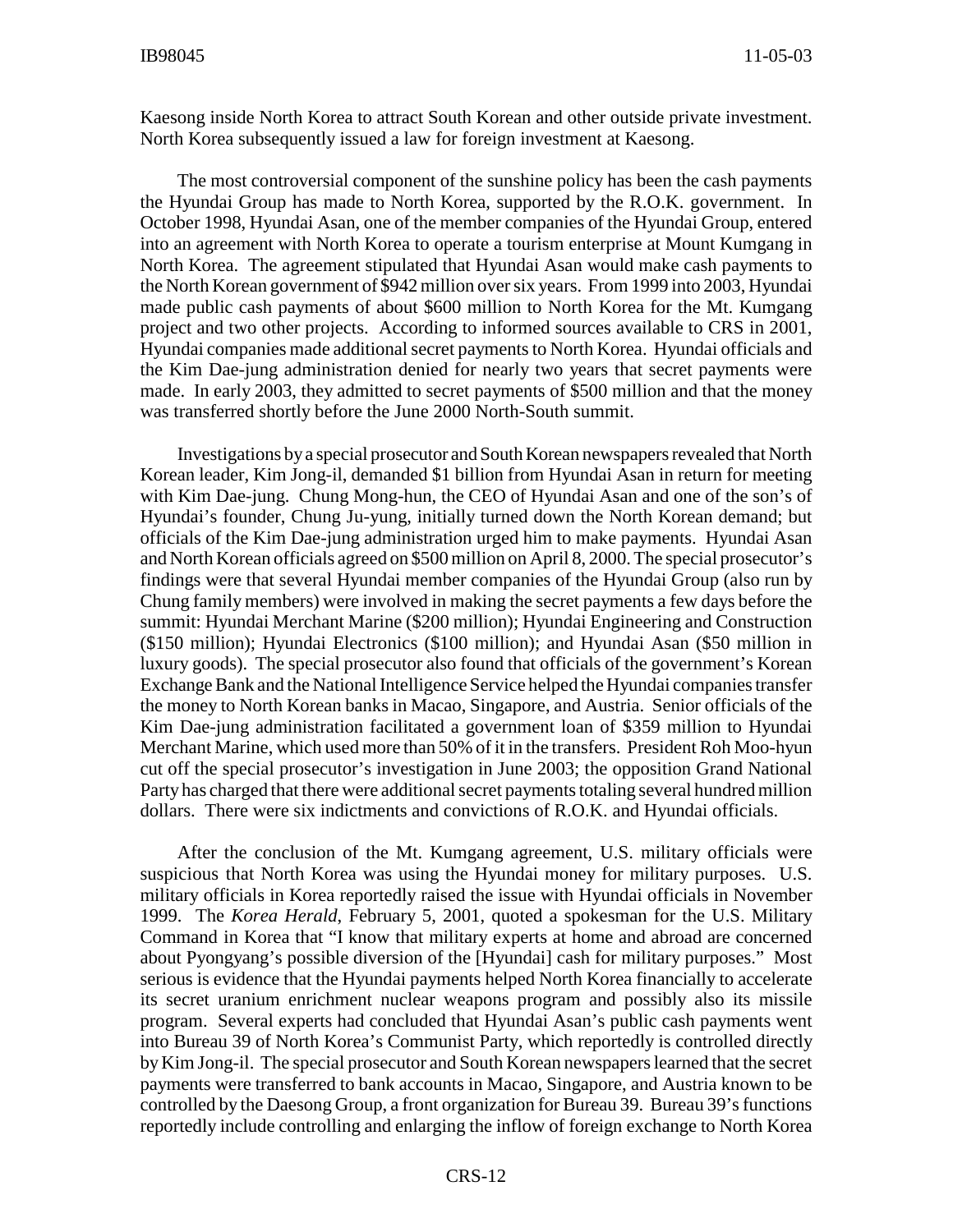through legal exports and illegal exports such as drug smuggling. It also directs the expenditure of North Korea's foreign exchange resources with two priorities: (1) procurement of luxury products from abroad that Kim Jong-il distributes to a broad swath of North Korean military, party, and government officials to secure their loyalty— Mercedes Benzes, food, wines, stereos, deluxe beds, rolex watches, televisions, etc., estimated at \$100 million annually by U.S. military officials in Seoul, according to a Reuters report of March 4, 2003; and (2) procurement overseas of components and materials for North Korea's WMDs and missiles. (See especially the *Wall Street Journal*'s report on Bureau 39, July 14, 2003.)

Estimates of North Korea's exports in 1999 and 2000 indicate that the Hyundai payments made up at least 30% of North Korea's foreign exchange earnings. During the same period into 2001, according to reported CIA estimates, North Korea accelerated its secret uranium enrichment (HEU) program, advancing it from a research and development stage to the procurement and installation of equipment capable of producing uranium-based atomic weapons. The CIA estimates, according to a *Washington Post* analysis of February 1, 2003, stressed North Korea's overseas procurement of "large quantities" of materials and components for the HEU program. The *Asian Wall Street Journal*, October 29, 2002, reported that North Korea had paid \$75 million to Pakistan's Khan laboratory that specialized in Pakistan's uranium enrichment program. A number of press reports described the specific role of the Daesong banks from 1999 to 2003 in purchases of components that could be used in an HEU program. Public and reported CIA estimates since December 2002 project that North Korea could produce a uranium-based atomic bomb as early as mid-2004.

As a result of the Hyundai secret payment revelations and the financial difficulties of Hyundai Asan, payments for the Mt. Kumgang project declined to \$7 million over the first 8 months of 2003. However, the Roh Moo-hyun administration continues to promote deals between South Korean companies and North Korea, which potentially could lead to more North Korean demands for cash payments.

#### **Anti-Americanism and Plans to Change the U.S. Military Presence**

On June 5, 2003, the United States and South Korea announced that the U.S. Second Infantry Division of about 15,000 troops would be withdrawn from its position just below the demilitarized zone and relocated to "hub bases" about 75 miles south. They also announced that the U.S. Yongsan base, housing about 8,000 American military personnel in the center of Seoul, would be relocated away from the city. (A 1991 agreement to relocate Yongsan never was implemented.) The U.S. military would invest \$11 billion to upgrade its forces in Korea. These moves are part of a comprehensive plan by Secretary of Defense Rumsfeld to restructure the U.S. Army and revise the system of U.S. bases worldwide. Reportedly, the Pentagon plans to reduce number of U.S. troops in South Korea, currently 37,000, by about 12,000; the Second Division would be reorganized to allow the Pentagon to send elements of the Division to other countries in times of crisis.

However, the Pentagon's decisions came after large-scale demonstrations in South Korea against U.S. forces and the related election of Roh Moo-hyun as President, who criticized the United Statesfrequently during his campaign, in December 2002. The protests and Roh's campaign criticism of the United States were the result of South Korean public anger over the killing of two South Korean schoolgirls by a U.S. military vehicle in June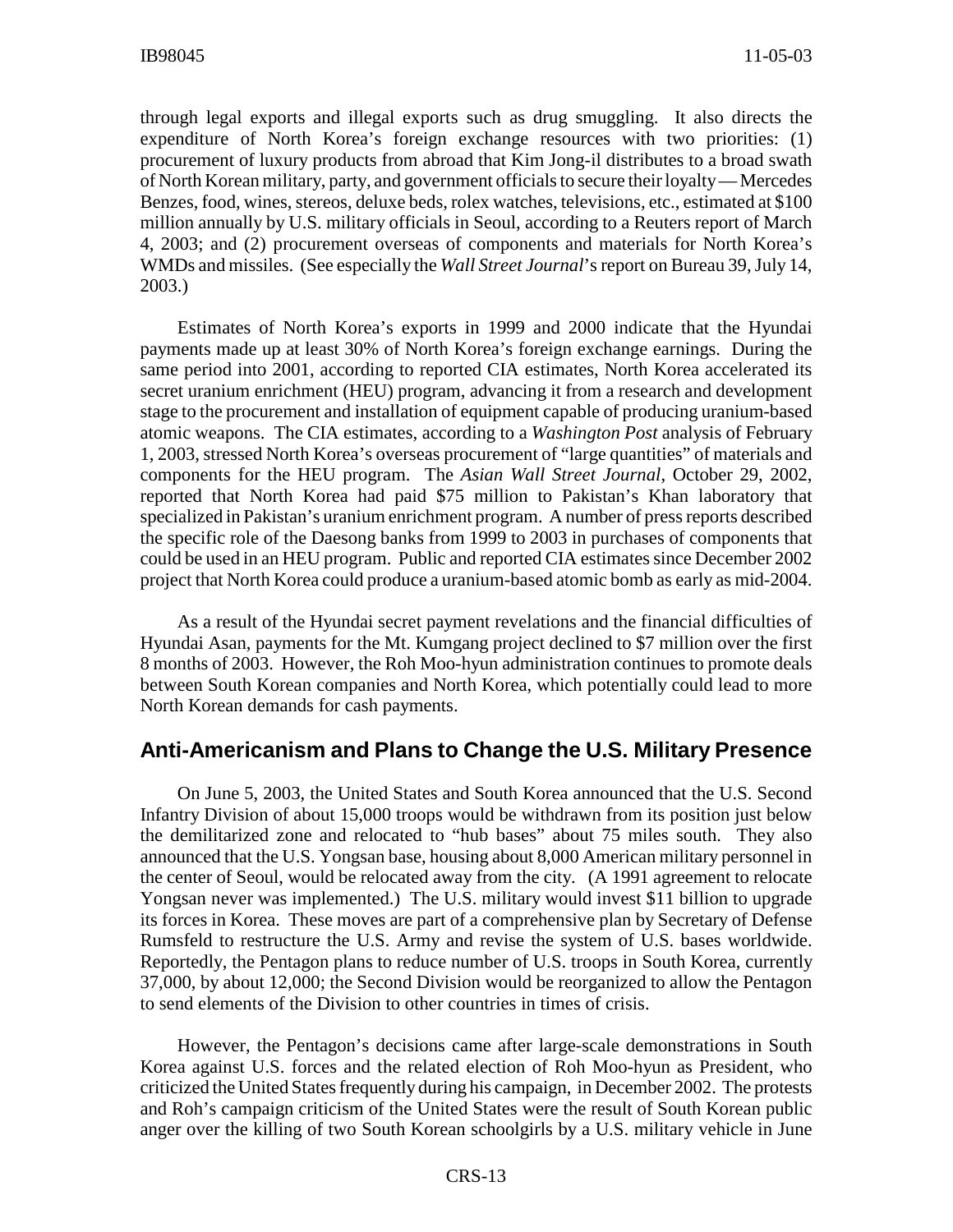2002. The South Korean government wanted the two American militarypersonnel operating the vehicle turned over to South Korean authorities; but the U.S. Military Command refused, citing the provision in the U.S.-R.O.K. Status of Forces Agreement that American military personnel accused of crimes while on duty would remain under U.S. military jurisdiction. The court-martials of the two vehicle operators found them innocent. The South Korean reaction was massive demonstrations, isolated violence directed at U.S. soldiers, and wider discrimination against Americans. Since his election, Roh has stated support for the U.S.- R.O.K. alliance. His government declared that there should be no changes in U.S. troop strength until the North Korean nuclear issue is resolved. The Roh Administration agreed only reluctantly to the relocation of the Second Division announced June 5, 2003.

These events were the culmination of changing South Korean attitudes toward the U.S. military presence that began to appear in 1998. Since that time, South Korean fears of a military threat from North Korea have declined. According to recent polls, South Koreans increasingly do not register the same level of concern as many Americans over a North Korean invasion threat and nuclear weapons development. South Korean and some American analysts questioned the claim of the U.S. military command (USFK) that North Korean conventional forces on the DMZ constituted a bigger threat than ever. The critics argued that North Korean conventional military capabilities had eroded since the early 1990s due to the obsolescence of offensive weaponry like tanks and strike aircraft, logistics/supplies deficiencies, the absence of major field exercises from 1994 to 2000, food shortages among even North Korean front-line troops on the DMZ, and the decline in the physical and mental capabilities of North Korean draftees after a decade of malnutrition.

Following the North-South summit of June 2000 and the intensification of Kim Daejung's sunshine policy, South Koreans viewed U.S. forces more from the standpoint of their impact on prospects for improved North-South relations. South Koreans grew increasingly skeptical of President Bush's statements that he supported the sunshine policy. These factors produced a growing debate in South Korea over the U.S. military presence. Small radical groups, which demand a total U.S. military withdrawal, have been joined by a network of non-government civic groups. Polls, including a poll commissioned by the State Department's Office of International Information Programs in September 2000, show a majority of South Koreans in favor of a reduction in the number of U.S. troops in South Korea. A South Korean newspaper poll of February 2003 showed 57 percent of South Koreans in favor of a reduction of U.S. troops or a total U.S. troop withdrawal. However, a frequently voiced view among South Koreans is that the Pentagon's plan to relocate the Second Division is intended to punish South Korea for the anti-American protest in 2002. Officials of the Roh administration expressed the view that a motive of the Pentagon's plan to relocate the Second Division is to get the Division out of range of North Korean artillery just north of the DMZ in case the Bush Administration decides to attack North Korea. Surveys showed that younger South Koreans under 40 hold much more negative views of U.S. policy and the U.S. military than do older Koreans.

The U.S. invasion of Iraq also drew considerable criticism from the South Korean public. President Roh faced considerable public and political criticism for his decision to send 700 South Korean medical and engineering personnel to Iraq. He currently is weighing a U.S. request to send a brigade-sized (about 3,000 troops) South Korean combat unit to Iraq. Roh has asserted that his ability to influence U.S. policy toward North Korea was a primary reason for his support of the U.S. war against Iraq. In October 2003, the R.O.K. government